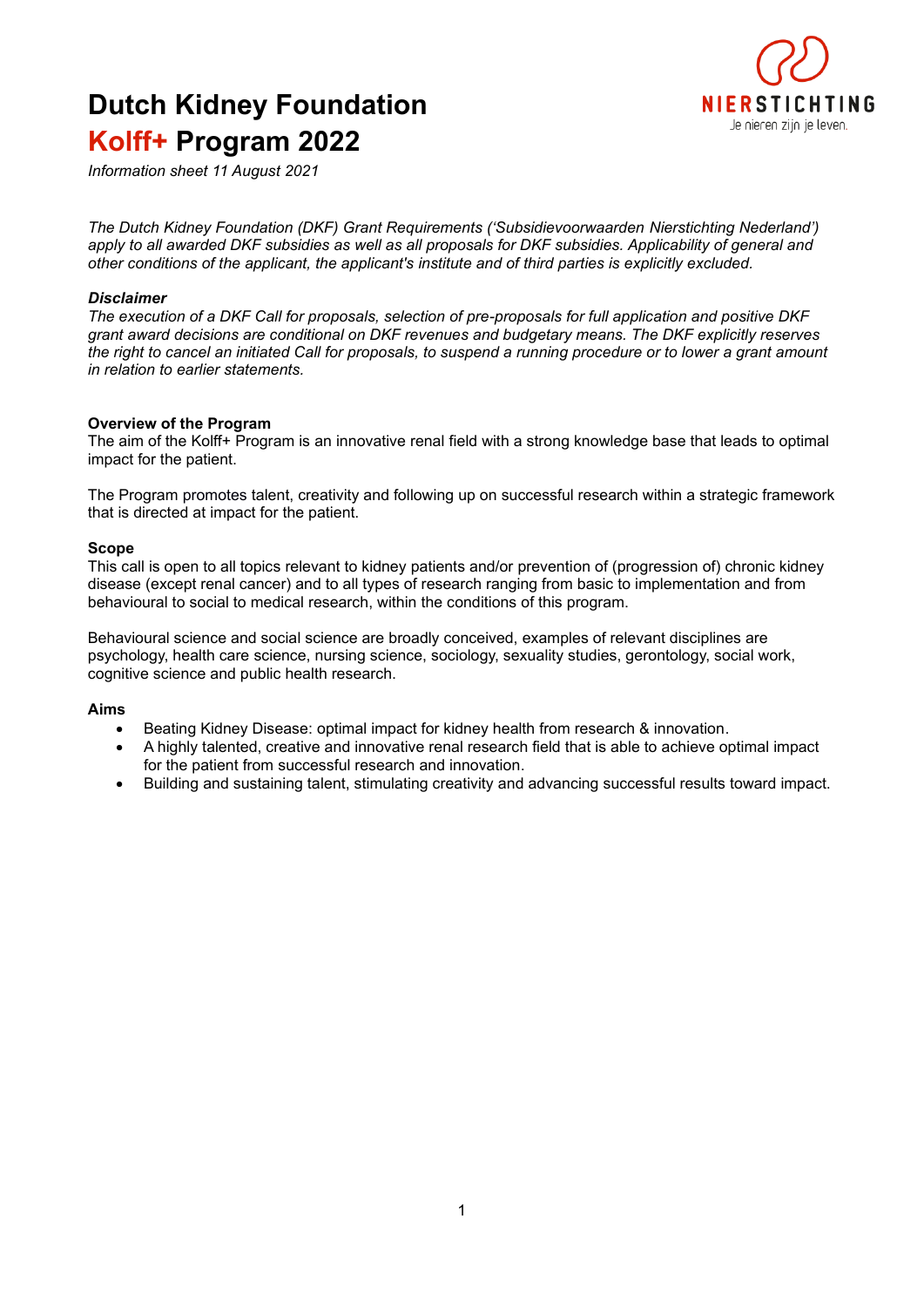# **Kolff+ Program Overview**

The grants are detailed further below. The Student Researcher Grant is detailed in a separate information sheet.

#### **Student Researcher Grant / Student Onderzoeker Beurs** € 750 – 6.000

This grant aims at talented students who are motivated to do renal research outside the curriculum.

#### **Creativity Grant / Creativiteit Beurs** € 55.000 - 110.000

This grant aims at creative and original ideas with a high risk / high gain profile. Elements of creativity are independent thinking and using the imagination, novelty, unusual and outside-the-

box concepts, resourcefulness and inventiveness.

# **Junior Talent Grant / Junior Talent Beurs** € 160.000 - 240.000

**Senior Talent Grant / Senior Talent Beurs** € 240.000 - 380.000

Talent grants aim at starting/early career (Junior) and mid-career (Senior) postdoc renal researchers with the ambition of setting up and pursuing a research line and becoming a leader in the renal field.

# **Success Accelerator Grant / Succes Aanjager Beurs** € 250.000 - 500.000

This grant aims at following up successful research and accelerating in the direction of patient impact and application of results. The grant is open for all research phases and types.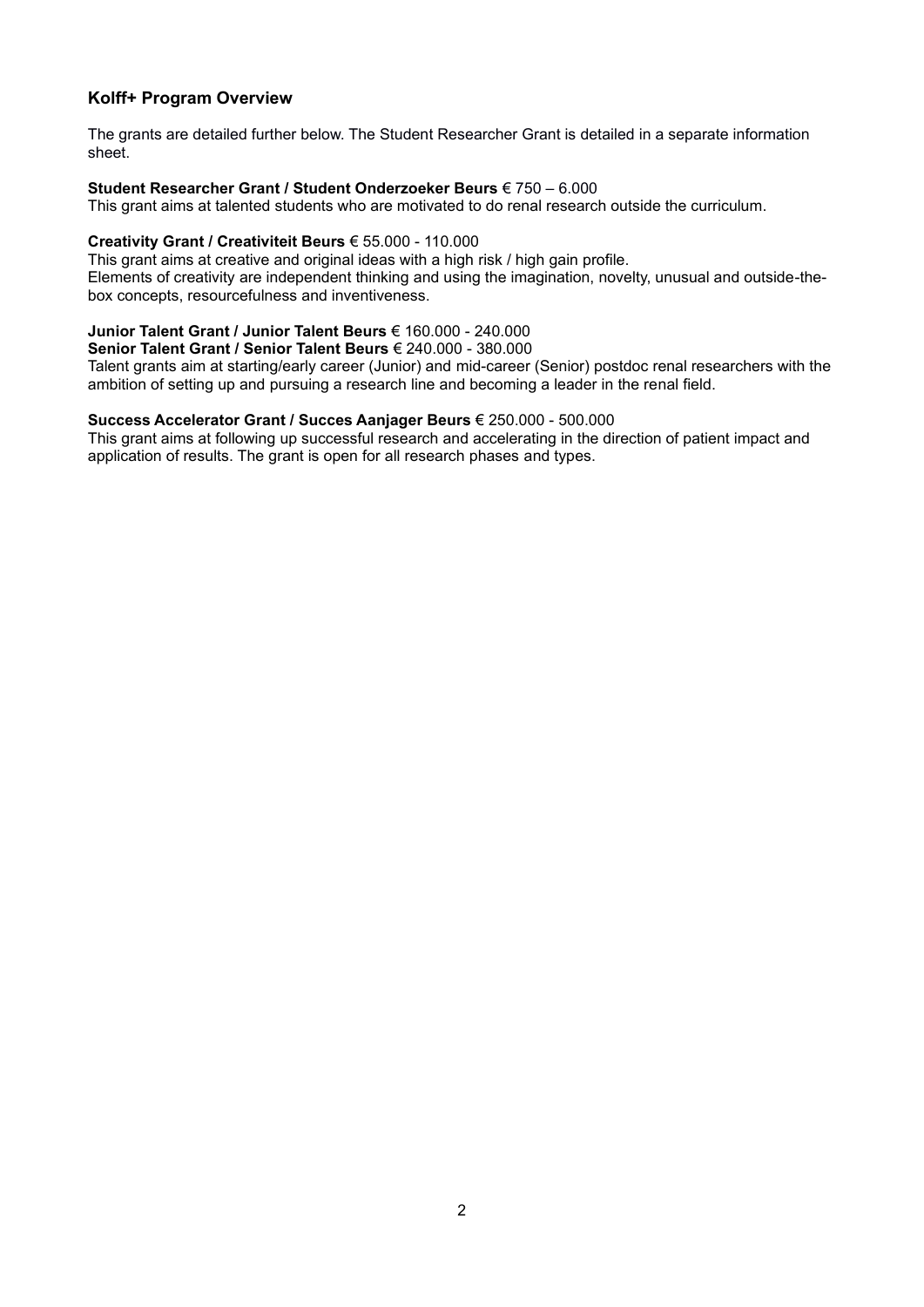# **Kolff+ General Conditions**

# **Relevance**

• The proposal is relevant within the framework of missions and roadmaps of Beating Kidney Disease, the strategic agenda of the Dutch renal field.

# **Applicant**

- The applicant's working base is a research institute in the Netherlands.
- The applicant is the project leader of the grant project. The project is executed in the Netherlands, parts of the research may be performed abroad.

# **Grant**

- The grant application budget is calculated with the DKF Project Funding Model (PFM), which awards standard personnel years in different categories. For more information, see the PFM information sheet on our website for professionals.
- A proposal may include a budget for extra expenses (outside the PFM lump sums for personnel years) for fees for patient representatives, equipment and consumables, and for outsourcing technical parts of the project.
	- This budget for extra expenses must not exceed 30 percent of the total requested budget.
	- The extra budget for outsourcing (as part of the budget for extra expenses) must not exceed 15 percent of the total requested budget.
	- This budget for extra expenses and its motivation have to be specified on the application form. The total maximum budget for the grant remains the same. The DKF will assess the proportionality of the extra budget proposed.
	- For the Creativity Grant, the aforementioned limiting percentages are 60 and 30 respectively.

# **Collaboration**

- The DKF encourages collaboration with foreign research institutes.
- The DKF encourages a Grant to be co-funded by other organisations and companies. In that case:
	- There are no (potential) conflicts between the conditions and requirements of this Grant and the conditions and requirements of the co-funder(s);
	- Co-funding is unconditional with respect to intellectual property rights and publication of results;
	- A contract for co-funding must be approved by the DKF.

# **Publications**

- The DKF encourages research groups to implement and follow the ARRIVE (Animal Research: Reporting of In Vivo Experiments) guidelines in the design and reporting of animal research to increase its reproducibility and quality.
- The DKF supports and encourages Open Access publishing, preferably via the Gold Route which makes the final version of an article freely and permanently accessible for everyone, immediately after publication. More information can be found on openaccess.nl.

# **Data Sharing and Intellectual Property Rights**

- Project participants shall comply with the DKF Data Sharing Policy and General Data Protection Regulation (GDPR). Participants must strive for rapid and wide availability without restrictions of research data resulting from research funded by the grant. Data availability may be delayed as a consequence of procedures for protection of intellectual property rights (IPR).
- IPR protection is handled according to the ownership follows inventorship principle.
- IPR management must be conducted in collaboration with the DKF and the IPR departments of the participating research institutes. Participants timely inform the DKF of any plans and activities regarding IPR protection and licensing or IPR transfer to third parties.
- The DKF will not develop an IPR portfolio.
- The DKF may challenge planned IPR protection or patent usage that it considers to be inhibiting or restraining scientific endeavour, renal research or advances in renal patient care/prevention of CKD.
- Project participants must timely report to the DKF any results that are of value for the communication of results of DKF projects: e.g. forthcoming publication in a prominent scientific journal, forthcoming publication of research results that have a high impact on patient care, etc.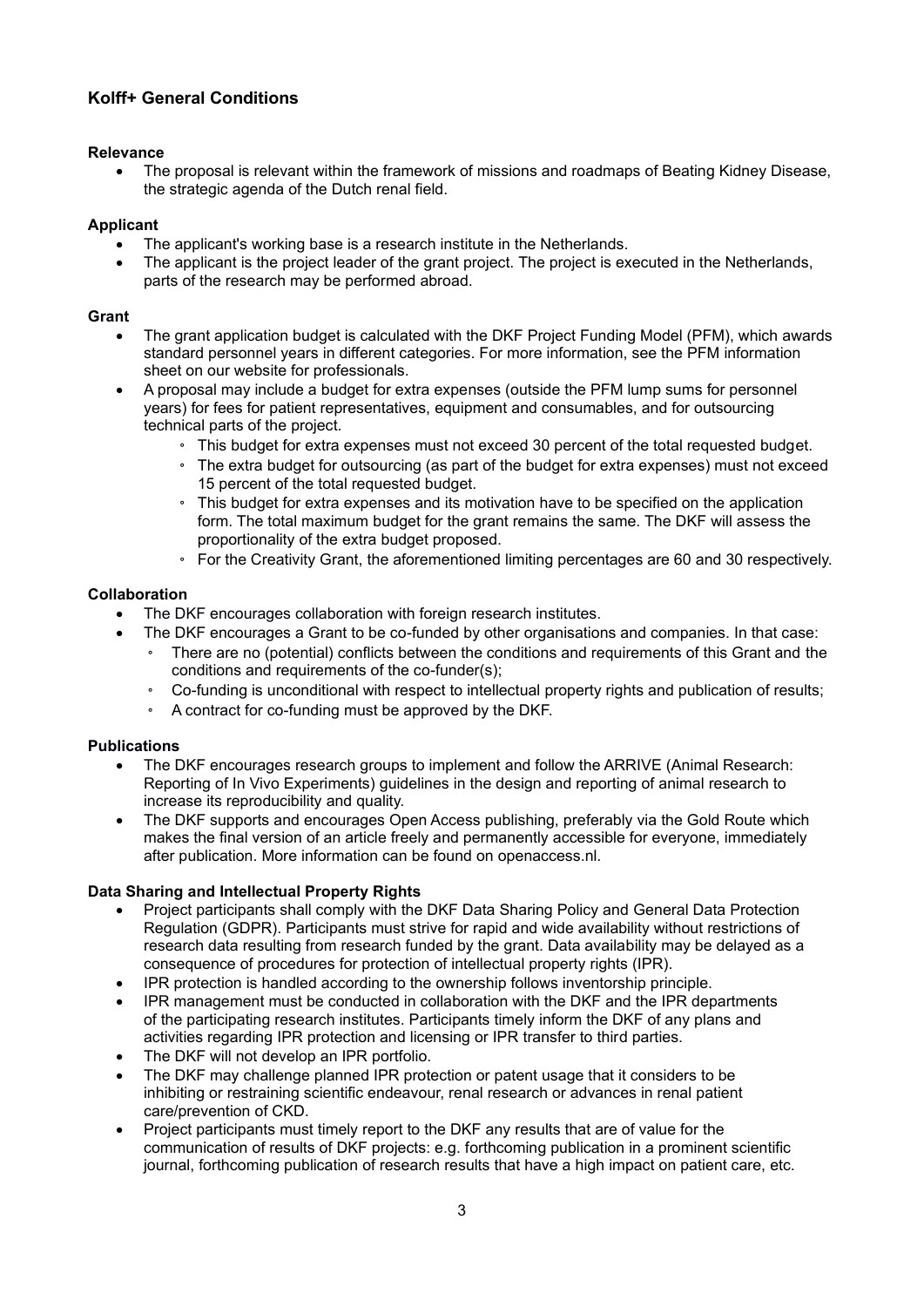# **Kolff+ Application and Assessment**

# **1. Application**

- The Kolff+ call for pre-proposals specifies two to four deadlines for submission of pre-proposals in a calendar year.
- Pre-proposals for all grant types can be submitted for all deadlines.
- A Kolff+ pre-proposal (proposal) that is not granted cannot be submitted in a next Kolff+ call for a period of 10 months (calculated on pre-proposal deadlines).
- It is allowed to apply for a new grant as a follow-on of a not fully completed project (on deadline). Preliminary data corroborating the proposal should be shown in the proposal.
- Grant (pre-)proposals are assessed by the DKF on complying with the conditions.
- Pre-applications, full applications and rebuttals are written in English, except for the section 'Patient Perspective' in the full application and rebuttal that are completed in Dutch. The most recent version of the relevant DKF form is used for submission.

# **2. Assessment**

- For each deadline there is an assessment of the submitted pre-proposals by the Scientific Advisory Board (Wetenschappelijke Raad, WR). The WR advises the DKF for the selection of pre-proposals for full proposal. The DKF decides the selection and invites the selected pre-proposals for full application. Full application is on invitation only.
- Full proposals are assessed by external reviewers, patient reviewers and the WR.
- Assessment of (pre-)proposals is based on general criteria (for all grant types) and specific criteria (specific for each grant type). Patient reviewers assess full proposals using patient review criteria.
- Applicants are invited to write a rebuttal. After the external review and rebuttal, all proposals have WR summary reviews for the WR assessment. For each deadline there is a WR assessment meeting for full proposals. The patient reviewers are represented at the meeting.
- The WR scores the full proposals on two dimensions: 1) general criteria, 2) specific criteria.
- Individual scores of the WR members are used to calculate mean scores for each grant proposal on the two dimensions. The final score of a grant proposal equals the average of: its general dimension score once plus its specific dimension score twice. The final scores of all applications are ranked in descending order for Creativity grants, Talent grants and Success grants. The WR advises the DKF with this end score. The DKF Program Committee decides on the basis of the advice of the WR.

# **3. Selection of Pre-proposals**

WR members advise the DKF individually on selecting pre-proposals for submission of full proposals using the criteria mentioned in this information sheet. Sufficient project quality is conditional on selection for full application. In case of six pre-proposals or less, all are selected for full application. Otherwise, the selection model described below is followed.

# **Points system for selection of pre-proposals**

The DKF nor individual WR members prioritise one grant type over another. The a priori expectation of the quality of pre-proposals is assumed to be equal for the different grant types.

The model is based on each WR member distributing an individually allotted number of points over all preproposals (0, 1, or 2 points per pre-proposal).

- The number of points for each WR member equals the number of pre-proposals in which there is no (potential) conflict of interest. For a description of situations considered as (potential) conflict of interest, see 'Code of Conduct for the Granting Process' (version 27 June 2018).
- WR members assign 0,1 or 2 points to each pre-proposal (0 = poor/fair, 1 = good, 2 = very good/excellent). For a fair and balanced scheme, each WR member must assign exactly all his/her points.
- The DKF calculates for each pre-proposal its score as the sum of points, corrects this score for the possible maximum score of the pre-proposal and ranks the corrected scores.

The DKF aims to select for full application the first six up to twelve pre-proposals from the resulting overall ranking, aiming at a granting percentage of 50 % for the full proposals, in consultation with the (vice-)chairs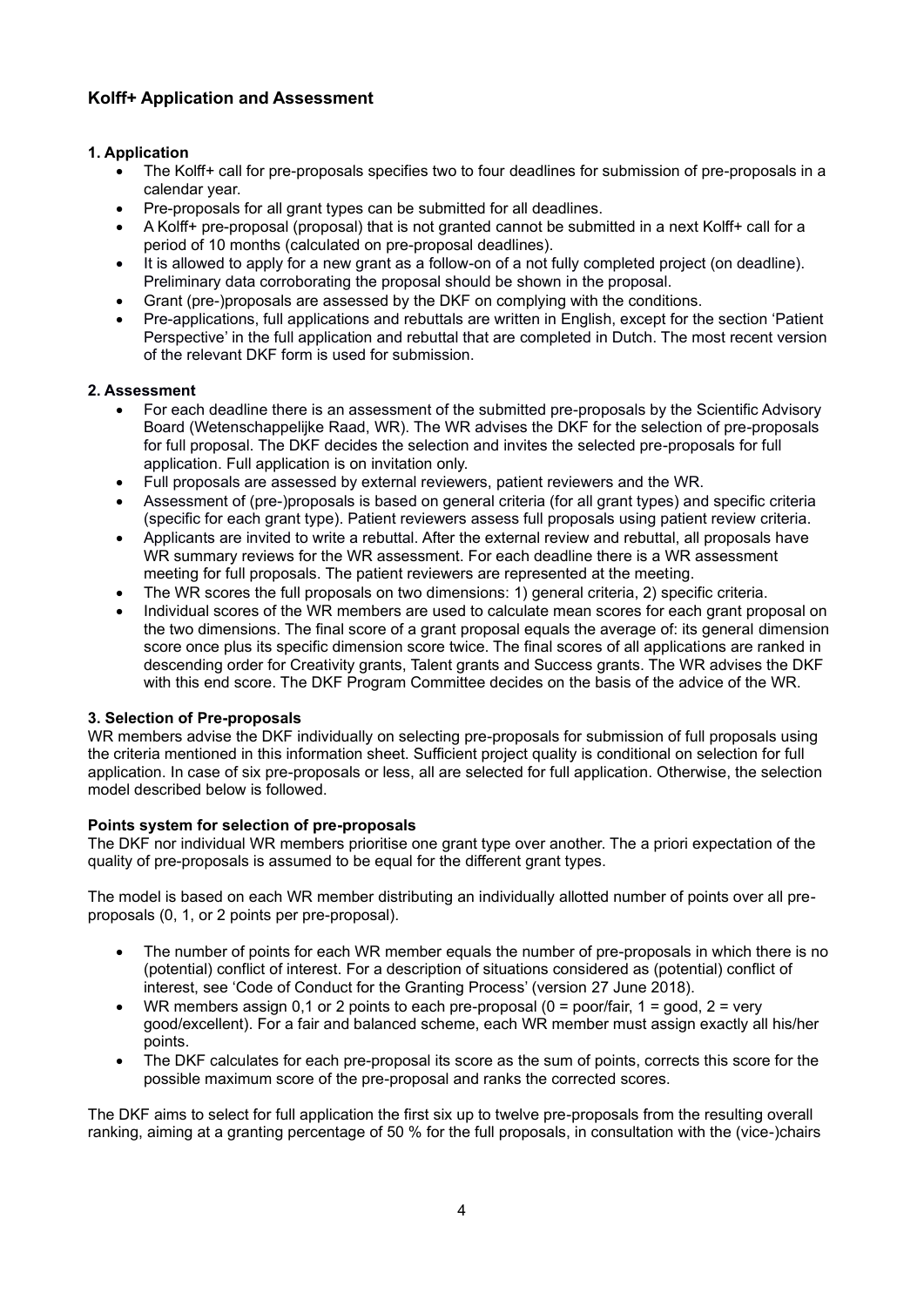of the WR. Pre-proposals with a score of 0 are not selected, so a smaller selection than six is possible. The invitation for submitting a full proposal is not binding.

#### **4. Assessment of Full Proposals**

Each full proposal is reviewed by at least two scientific reviewers and by a patient panel coordinated by the Dutch Kidney Patient Association.

Candidate reviewers are checked for possible conflict of interest. Reviewers assess the proposal on the grant type's criteria as specified further below. Applicants are invited to write a rebuttal of the reviews. For each proposal, two members of the WR write a 'summary review' after rebuttal.

The WR assessment meeting has a time slot for each full proposal and is ordered on grant type. Applicants for a Kolff+ talent grant or a Success Accelerator Grant are invited for a presentation and interview at the meeting. Applicants for a Creativity Grant are invited to provide a short video pitch to be shown at the meeting. WR summary reviews are presented. There are representatives of the patient reviewers at the meeting to put forward the view from the patient perspective. The proposal time slot has time for plenary discussion and finishes with scoring the proposal. WR members and patient reviewer representatives who have a conflict of interest with a proposal are excluded from the proposal's time slot.

#### **Score system for ranking full proposals**

After the discussion at the end of its time slot at the meeting, each proposal is scored by all WR members present at the time slot. Each WR member scores individually and anonymously (1 up to 10) on two score dimensions: 1) the general criteria and 2) the criteria specific for the grant type of the proposal.

The DKF nor individual WR members prioritise one grant type over another. In scoring, the individual WR member is asked to view the distribution over the different grant types in the selected proposals as starting point. The actual scoring of course can lead to a different distribution over the grant types in the final individual and overall grant rankings and the granted projects.

The individual scores of the WR members are used to calculate a mean score for both score dimensions of the grant proposal. The final score of a grant proposal equals the average of: its general dimension score once plus its specific dimension score twice.

Scores are calibrated as follows:

- In general, individual scores depend on the quality of the collective proposals that are assessed in the WR meeting in question.
- Grant proposals with a final score ≥ 8 are excellent and strongly advised for funding.
- Grant proposals with a final score  $\geq 7$  and < 8 are very good and are eligible for funding without further discussion.
- Grant proposals with a final score ≥ 6 and < 7 are fair to good and may be taken into account for funding by the DKF.
- Grant proposals with a final score < 6 or a score < 6 on either of the score dimensions are not eligible for funding.

The final scores of the proposals will be ranked in descending order in three parts: 1) Creativity Grant proposals; 2) talent grant proposals; 3) Success Accelerator Grant proposals.

The DKF takes the grant award decisions within the score framework above. Final rankings are leading. Motivated exceptions are possible. Grant award decisions are either positive or negative.

The DKF will inform applicants on the decision on their grant proposals within 6 weeks after the WR meeting.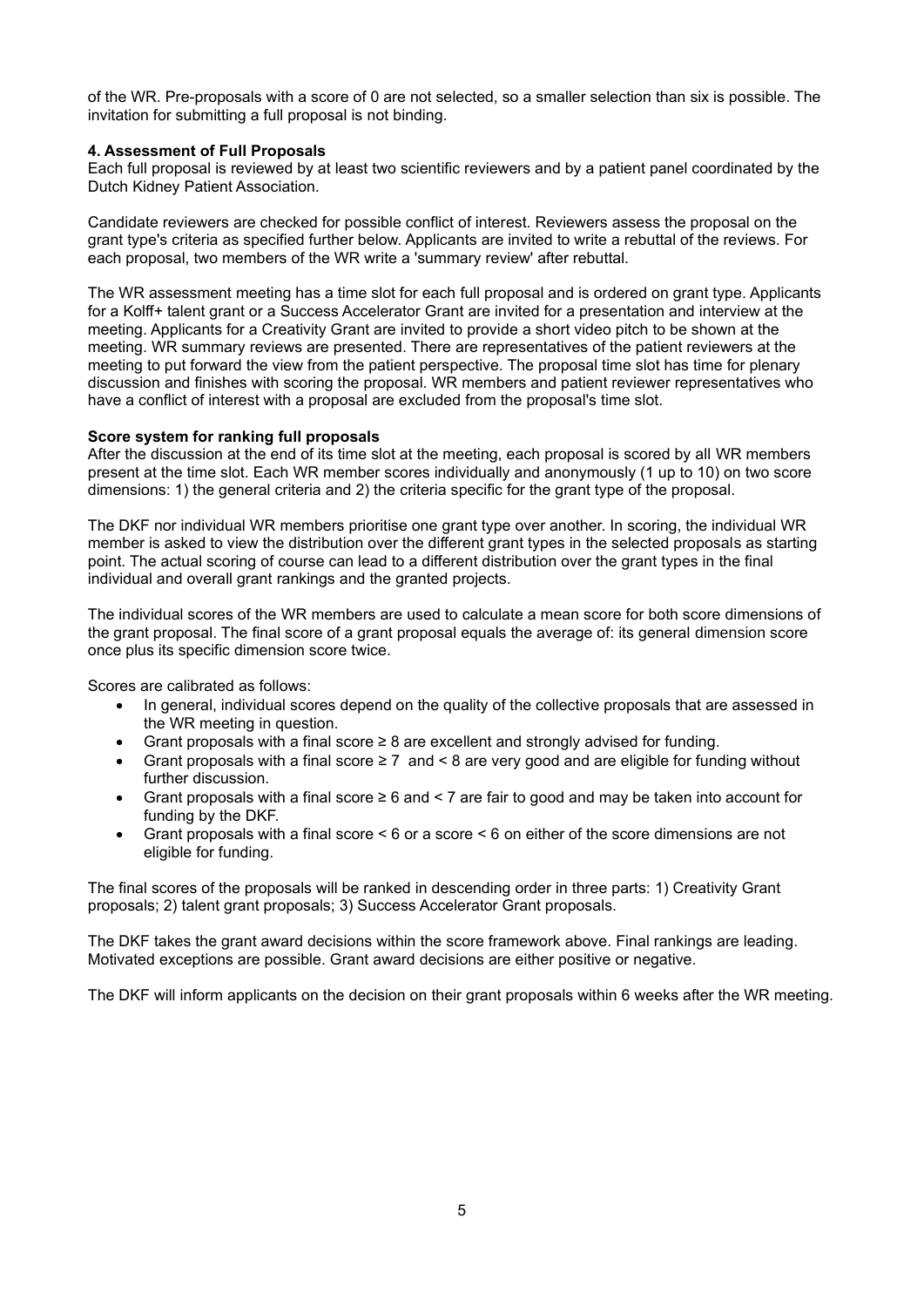# **Kolff+ Specific Grant Conditions**

# **Creativity Grant**

# **Aim**

This grant is aimed at creative and original ideas with a high risk / high gain profile. The grant is open for all research phases and types.

# **Who can apply?**

Biomedical, behavioural and social researchers who are interested in advancing the renal field.

# **Criteria (pre-proposals and proposals)**

# General criteria

- Quality of the proposal
	- Rationale
	- Methodology

# Specific criteria

- Creativity & originality. Elements of creativity are independent thinking and using the imagination, novelty, unusual and outside-the-box concepts, resourcefulness and inventiveness.
- Innovative profile: high risk hypothesis, high gain in potential impact.
- The applicant shows how the proposal, if successful, will be followed up towards impact for the patient.

# Patient review criteria

The patient reviewers assess full proposals with a set of criteria from the patient's perspective. Criteria are applied depending on the grant type and the type of research.

- Strategy and relevance
	- Strategy: description of the bigger picture, collaborations
	- Relevance (eg. direct or indirect contribution to solving patient needs)
	- Innovativeness and creativity
- Quality
	- Feasibility (eg. proportionality of the project burden to study participants)
	- Information to and support of study participants
	- Patient participation in developing the proposal
	- Communication of results

# **Grant**

- The grant provides support for 6 months up to 2 years.
- The grant budget minimum is  $\epsilon$  55.000, the grant budget maximum is  $\epsilon$  110.000.

In case of budget for extra expenses this must not exceed 60 percent of the total requested budget. The extra budget for outsourcing (as part of the budget for extra expenses) must not exceed 30 percent of the total requested budget. (See the Kolff+ General Conditions.)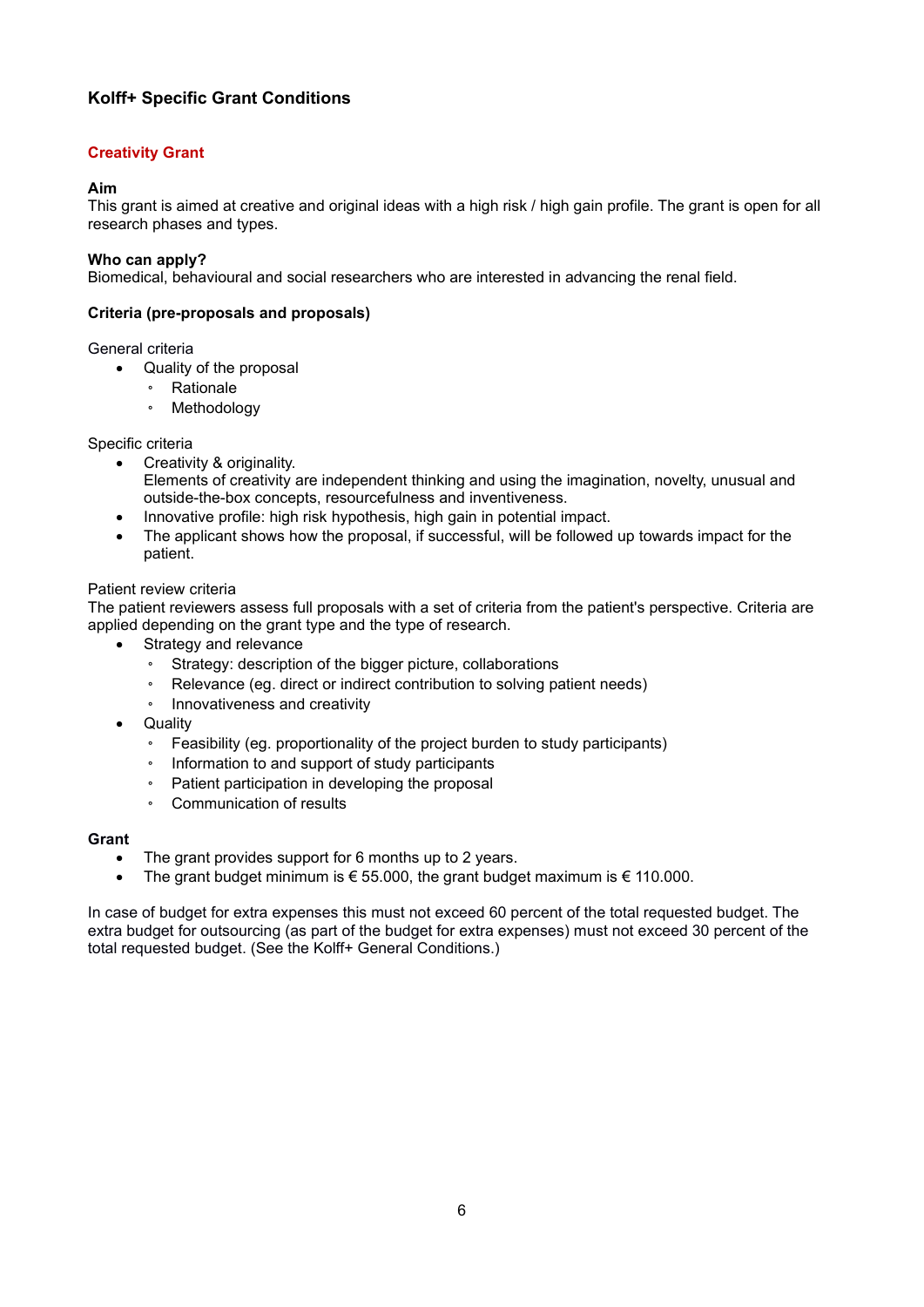# **Junior and Senior Talent Grants**

# **Aim**

Talent grants are aimed at starting/early career (Junior) and mid-career (Senior) postdoc renal researchers with the ambition of setting up and pursuing a research line and becoming a leader in the renal field.

#### **Who can apply?**

(Bio)medical, behavioural or social postdoc researchers with the ambition to pursue renal research.

#### **Criteria (pre-proposals and proposals)**

Eligibility criteria

- The applicant has completed a PhD and the applicant's thesis has a topic in the field of (bio)medical, behavioural or social sciences (date of graduation on or before the deadline of full proposals).
- Junior Talent Grant: first career step and early career.
- Senior Talent Grant: mid-career.
- Candidates can apply no more than 2 times for a Junior Talent Grant and no more than 2 times for a Senior Talent Grant. After a candidate has won a talent grant, he/she cannot submit again for the same talent grant type.

#### General criteria

- Quality of the proposal
	- Rationale
	- **Methodology**

# Specific criteria

- **Applicant** 
	- Leadership qualities
	- Personal motivation and strategy
	- Embedding and network
	- Junior Talent Grant
		- First career step and early career
		- The proposed project sets off the applicant's research line
		- The applicant's research line fits within a strategy directed at impact for the patient
		- Senior Talent Grant
			- Mid-career
			- The proposal and the applicant's research line are embedded in a strategy directed at impact for the patient

#### Patient review criteria

The patient reviewers assess full proposals with a set of criteria from the patient's perspective. Criteria are applied depending on the grant type and the type of research.

- Strategy and relevance
	- Strategy: description of the bigger picture, collaborations
	- Relevance (eg. direct or indirect contribution to solving patient needs)
	- Innovativeness and creativity
- **Quality** 
	- Feasibility (eg. proportionality of the project burden to study participants)
	- Information to and support of study participants
	- Patient participation in developing the proposal
	- Communication of results

#### **Junior Talent Grant**

- The grant provides support for 2 years up to 4 years.
- The grant budget minimum is  $\epsilon$  160.000, the grant budget maximum is  $\epsilon$  240.000.

# **Senior Talent Grant**

• The grant provides support for 3 years up to 6 years.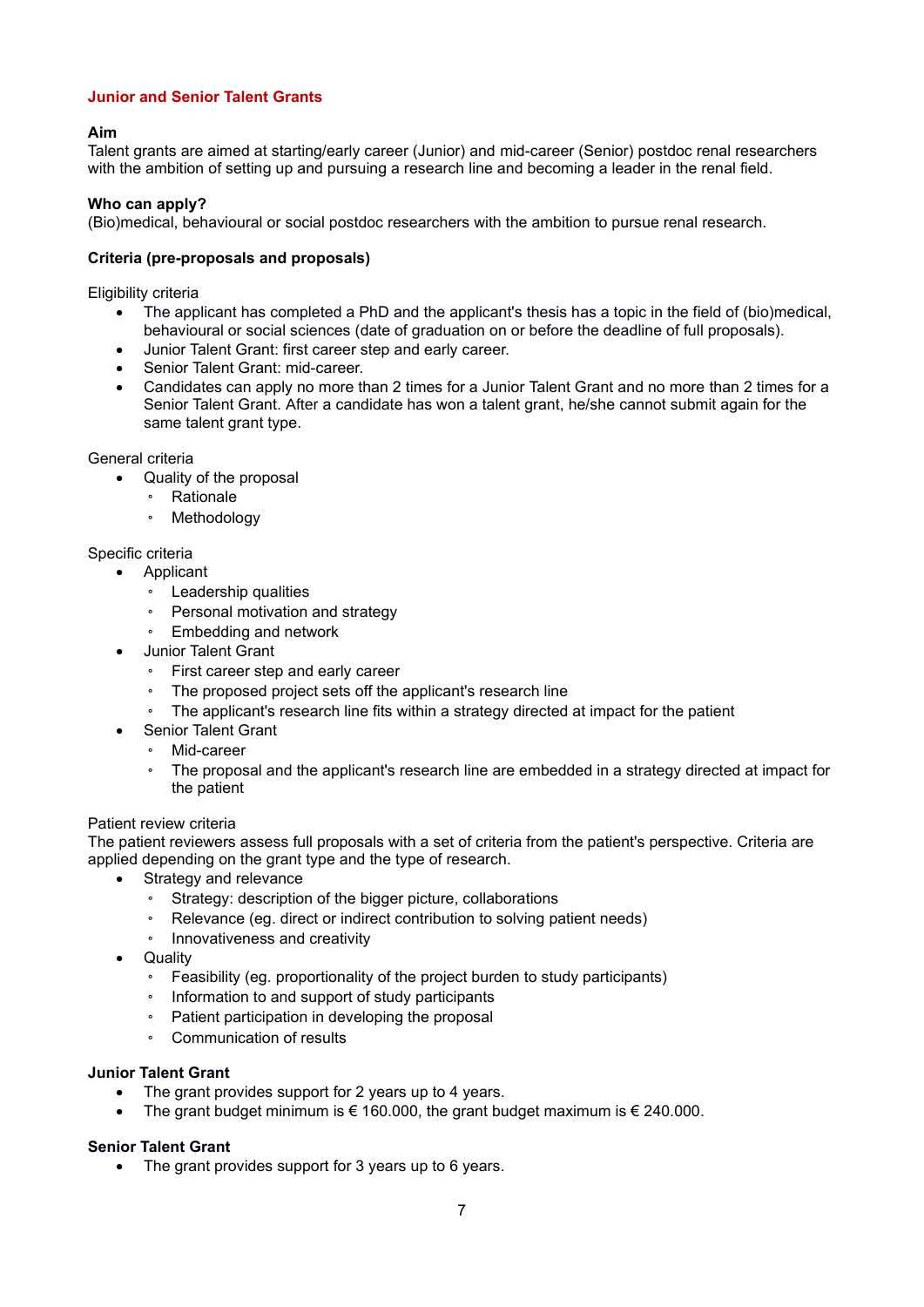• The grant budget minimum is € 240.000, the grant budget maximum is € 380.000.

In case of budget for extra expenses this must not exceed 30 percent of the total requested budget. The extra budget for outsourcing (as part of the budget for extra expenses) must not exceed 15 percent of the total requested budget. (See the Kolff+ General Conditions.)